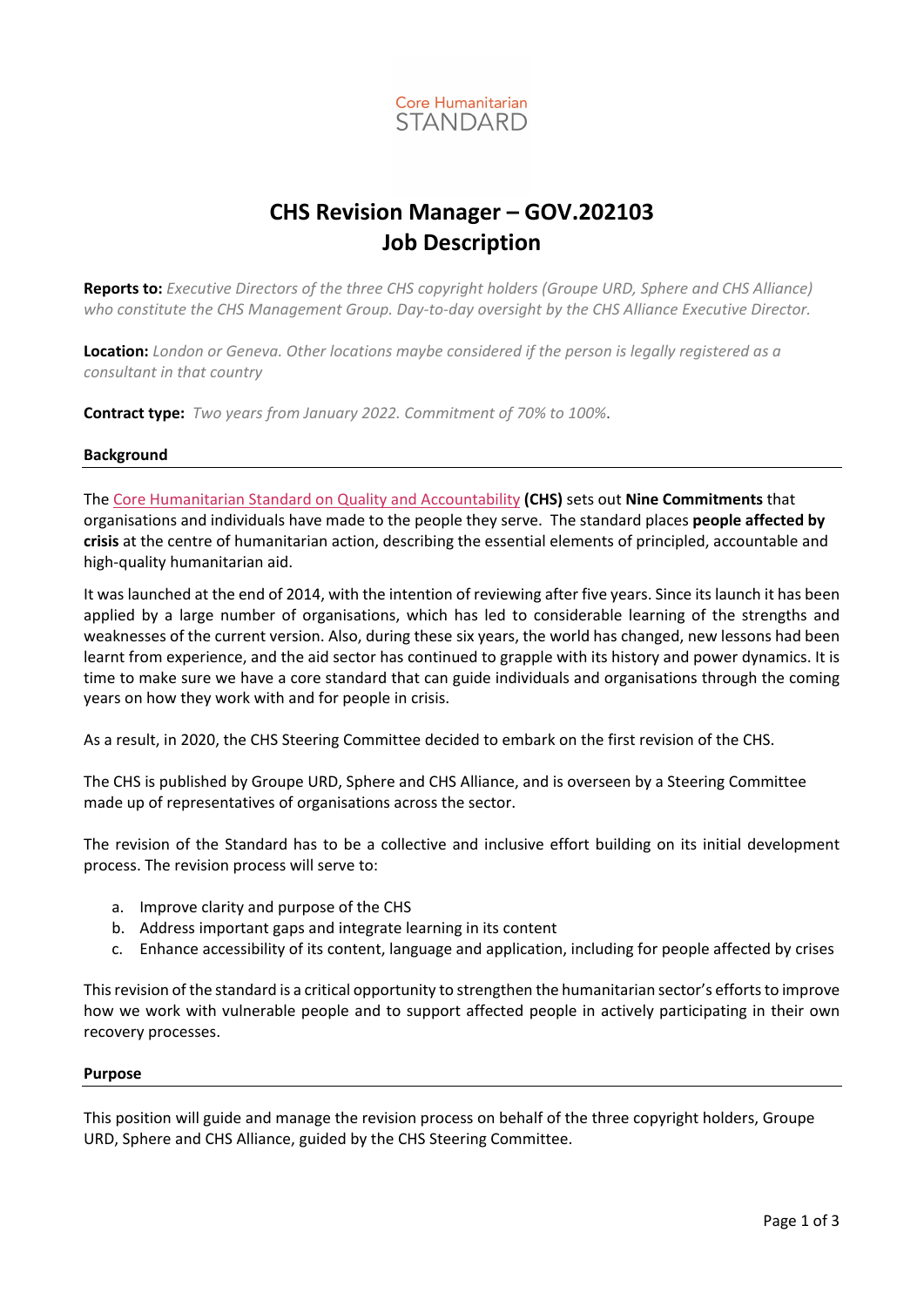

The person will support the entire process from resourcing the revision (fundraising, financial management and hiring any consultants needed), overseeing a wide and transparent global consultation, managing the drafting process, guiding consensus-based decision making leading to the final version of the updated Standard, managing the design and translation, and working with the three copyright communications departments to develop promotional information and design the launch.

#### **Key tasks and responsibilities**

In agreement with, and with active support of the three copyright holders, manage the CHS revision project. This is planned to take two years (starting in early 2022) and will include:

#### **Fundraise and manage resources**

- Finalise the fundraising proposal for the revision
- Fundraise and secure funds for the process
- Manage and report on the finances
- Hire and manage any consultants as needed

#### **Design and manage the process**

- Finalise and get approval from the Steering Committee of the process
- Clearly articulate and document any changes to the revision process
- Maintain a well-managed repository of all documentation related to the process

#### **Support the governance and advisory mechanisms for the revision**

- Plan and convene regular and well-attended meetings of the Steering Committee and the Management Group
- Keep well documented minutes and agreements of all meetings
- Convene and manage technical advisory group(s) for the revision
- Prepare regular updates and/or reports for the CHS Management Group

#### **Design and oversee a transparent global consultation process**

- Ensure excellent communications to drive participation in the consultation process
- Clearly communicate the results of the consultation process
- Ensure the consultation is as inclusive and accessible as possible

#### **Drafting process**

- Design and oversee a clear drafting process with transparent feedback mechanisms
- Support a transparent decision-making process during the drafting

#### **Production and design**

- Oversee the design and layout of the final product
- Manage the translation process

#### **Promotion and launch of the updated Standard**

- In collaboration with the communication departments of the copyright holders, develop an effective and compelling communications strategy for the launch
- Plan the international launch event(s) of the updated standard